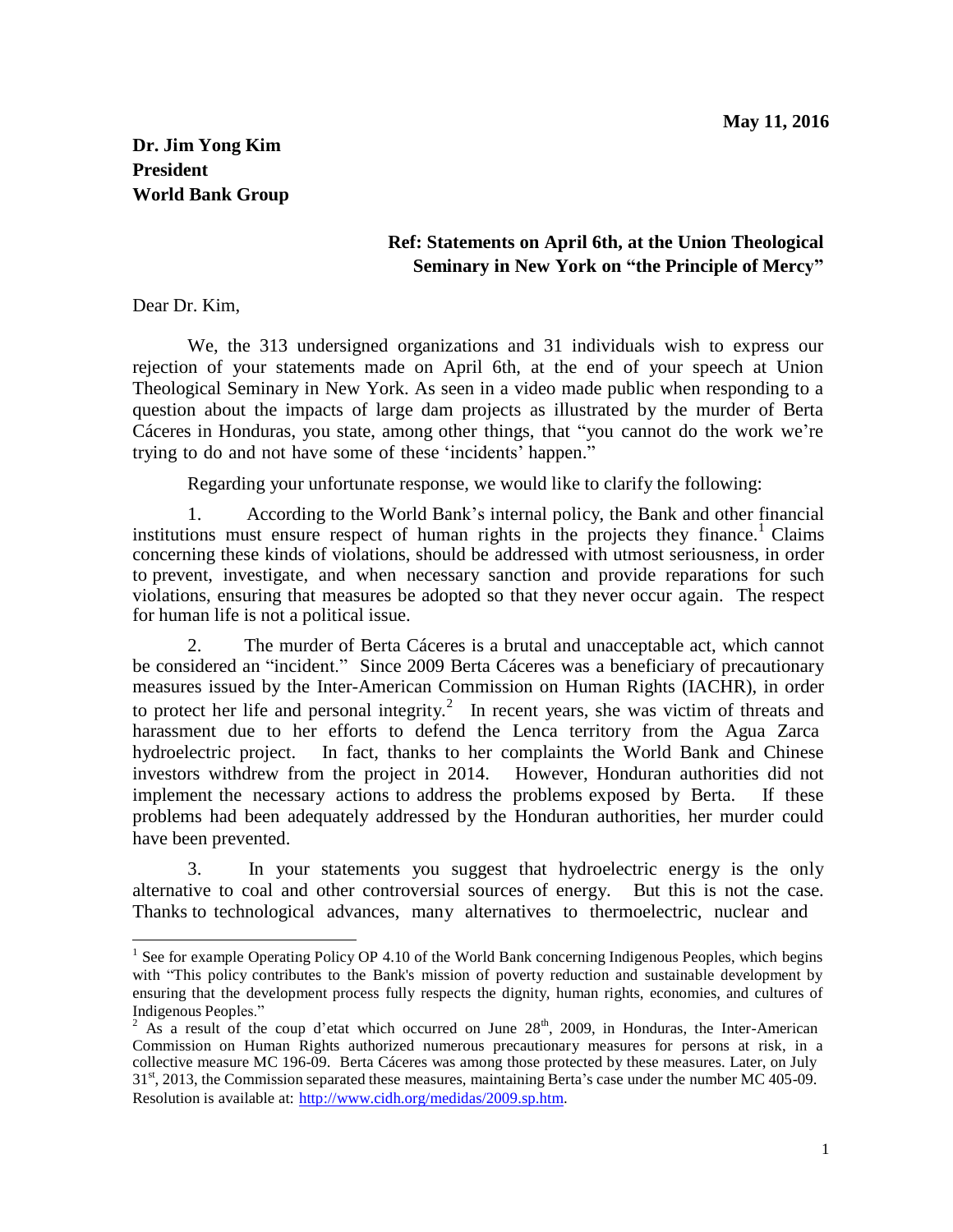hydroelectric energy are being successfully implemented all over the world. This is evidenced in the recent report *Global Trends in Renewable Energy Investment 2016*, for which you authored the prologue, which explains that in 2015 the world increased its production of wind energy by 62 GW, solar energy by 56 GW, while only 22 GW of capacity was added from large dams.<sup>3</sup> We consider that governments and financial institutions that decide on the projects linked to energy generation must apply evaluation procedures that contemplate the various options available, weighing the social benefit or costs for the communities that inhabit the places where these projects are to be implemented, and ensuring that their rights are respected. Until now, this analysis has been vastly inadequate.

4. Regarding the impacts caused by large dams, you mentioned that the people relocated due to these projects could end up in a situation that is "as good as or better than the situation they were in", but experience has shown that this is not the case. Large dams financed by the World Bank have not served the interest of the poor, rather very much to the contrary.<sup>4</sup> The World Commission on Dams itself stated in 2000 that the "poor, vulnerable groups and future generations are likely to bear a disproportionate share of the social and environmental costs of large dam projects without gaining a commensurate share of the economic benefits"<sup>5</sup>

It should be recalled also that, due to public pressure associated with its impacts, the World Bank stopped financing large dams in the mid-90s. However, in the 2010s a renewed and frenetic support of these enormous infrastructure projects took place. Even with a renewed attitude, the majority of the benefits from the construction of large dams continue to be for large companies, to the detriment of the interests of communities and people who they were supposedly designed to benefit. This was demonstrated once more with the abhorrent murder of Berta Cáceres.

As you pointed out in your speech, "climate change is a terrible and horrible situation." Faced with this new challenge, we must focus on sources of energy that are gentle to our environment and to the people who depend on it. These sources exist and are available. The World Bank, as a global organization at the service of those who are most in need, has the duty to lead and be part of the change.

<sup>3</sup> Frankfurt School FS-UNEP Collaboration Centre for Climate & Sustainable Energy Finance. *Global Trends in Renewable Energy Investment 2016.* UNEP and Bloomberg New Energy Finance. 2016.

<sup>&</sup>lt;sup>4</sup> For example, today 5,000 people displaced by the Kandadji Dam in Niger lack basic services such as access to drinking water. It appears that there is no sufficient land to relocate the more than 30,000 additional people that the project will displace once it is complete. For more information watch documentary "Kandadji: Lessons learnt from the resettlement of local population" produced by the National Coordination of Users of the Niger Basin (Niger-CNU) and the private television channel Canal 3 Niger. Available at: <http://www.gwiwestafrica.org/en/kandadji-resettlement-populations-lessons-learned>.

Another example is the Nam Theun 2 Hydroelectric Project, which displaced approximately 6,200 indigenous people who lived in the Nakai Plateau and negatively impacted 110,000 people downstream. The impacts include destruction of fisheries, flooding of riverine lands and water quality problems. This case lead Thayer Scudder, a member of the project's International Panel of Experts to state publicly in 2014 in the New York Times that "Nam Theun 2 confirmed my longstanding suspicion that the task of building a large dam is just too complex and too damaging to priceless natural resources." Article available at: [http://www.nytimes.com/2014/08/24/opinion/sunday/large-dams-just-arent-worth-the-](http://www.nytimes.com/2014/08/24/opinion/sunday/large-dams-just-arent-worth-the-cost.html?_r=2)

[cost.html?\\_r=2](http://www.nytimes.com/2014/08/24/opinion/sunday/large-dams-just-arent-worth-the-cost.html?_r=2)

These are only two of the many examples of cases in which relocated people have had their livelihoods negatively and irreversibly affected.

<sup>5</sup> World Commission on Dams. *Dams and Development: A New Framework for Decision-Making.* Earthscan Publications Ltd, London and Sterling, VA. 2000.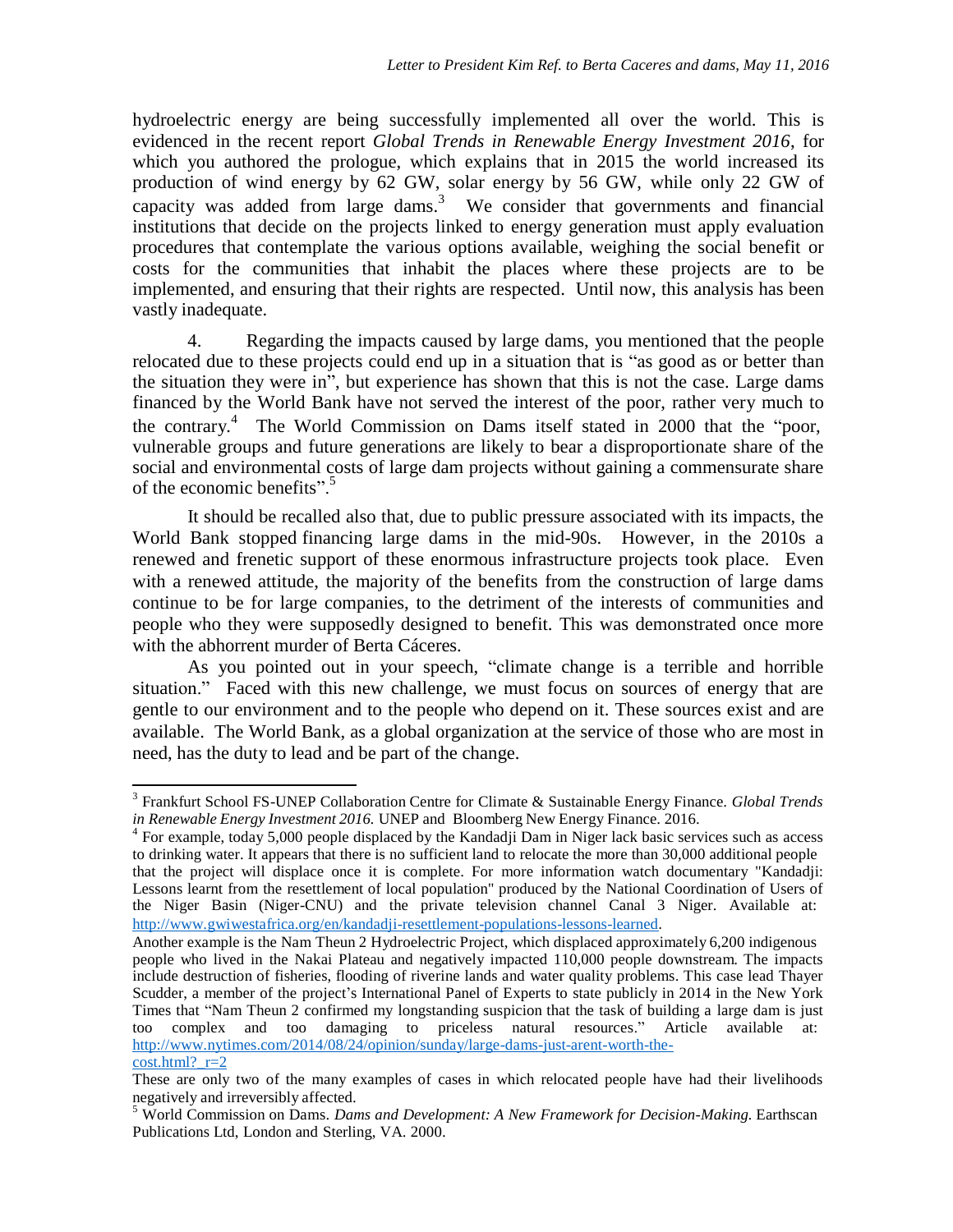As organizations working tirelessly to stop human rights violations and harm to the environment, we reject your assessment of the murder of leader Berta Cáceres and we demand that you correct your statements. Furthermore, we urge you to apologize to Berta Cáceres' family and to the community of civil society organizations, human rights defenders, indigenous, afro-descendant, and rural communities, among others, that have been affected by your statements. We thank you beforehand for your attention to this urgent matter and we await your response.

Sincerely,

| 1.               | Abogadas y Abogados para la Justicia y los Derechos Humanos,<br>A.C. | Mexico               |
|------------------|----------------------------------------------------------------------|----------------------|
| 2.               | Acción por la Biodiversidad                                          | Argentina            |
| 3.               | <b>Accountability Counsel</b>                                        | <b>United States</b> |
| $\overline{4}$ . | <b>ACI PARTICIPA</b>                                                 | Honduras             |
| 5.               | <b>ActionAid USA</b>                                                 | <b>United States</b> |
| 6.               | Adapt-Chile                                                          | Chile                |
| 7.               | Ágora Espacio Civil Paraguay                                         | Paraguay             |
| 8.               | ALDEMA-MADRIZ-NICARAGUA                                              | Nicaragua            |
| 9.               | Alianza Ambiental Unidos por Panamá                                  | Panama               |
| 10.              | Alianza Global para Alternativas a la Incineración (Global Alliance  | International        |
|                  | for Incineration Alternatives-GAIA)                                  |                      |
| 11.              | Alianza Latinoamericana frente al Fracking                           | Latin                |
|                  |                                                                      | America              |
| 12.              | Alianza Mexicana contra el Fracking - México                         | Mexico               |
| 13.              | Alianza para la Conservación y el Desarrollo (ACD)                   | Panama               |
| 14.              | Altamaha Riverkeeper                                                 | <b>United States</b> |
| 15.              | Alyansa Tigil Mina (Alliance Against Mining-Philippines)             | Philippines          |
| 16.              | Amazon Watch                                                         | <b>United States</b> |
| 17.              | Ambiente, Desarrollo y Capacitación SDRL                             | Honduras             |
| 18.              | Amigos da Terra Brasil                                               | <b>Brazil</b>        |
| 19.              | Amigos de la Tierra España                                           | Spain                |
| 20.              | Apalachicola Riverkeeper                                             | <b>United States</b> |
| 21.              | <b>Appleton Foundation</b>                                           | <b>United States</b> |
| 22.              | <b>APRODEH</b>                                                       | Peru                 |
| 23.              | Articulación Feminista Marcosur                                      | Uruguay              |
| 24.              | Asamblea de Pueblos Indígenas del Istmo de Tehuantepec en            | Mexico               |
|                  | Defensa de la Tierra y el Territorio                                 |                      |
| 25.              | Asamblea Veracruzana de Iniciativas y Defensa Ambiental              | Mexico               |
| 26.              | Asia Indigenous Peoples Pact (AIPP)                                  | Asia                 |
| 27.              | Asociación Ambiente y Sociedad                                       | Colombia             |
| 28.              | Asociación CEIBA - Amigos de la Tierra Guatemala                     | Guatemala            |
| 29.              | Asociación Ecológica Santo Tomás A.C.                                | Mexico               |
| 30.              | Asociación Ecopacifista Verdegaia                                    | Spain                |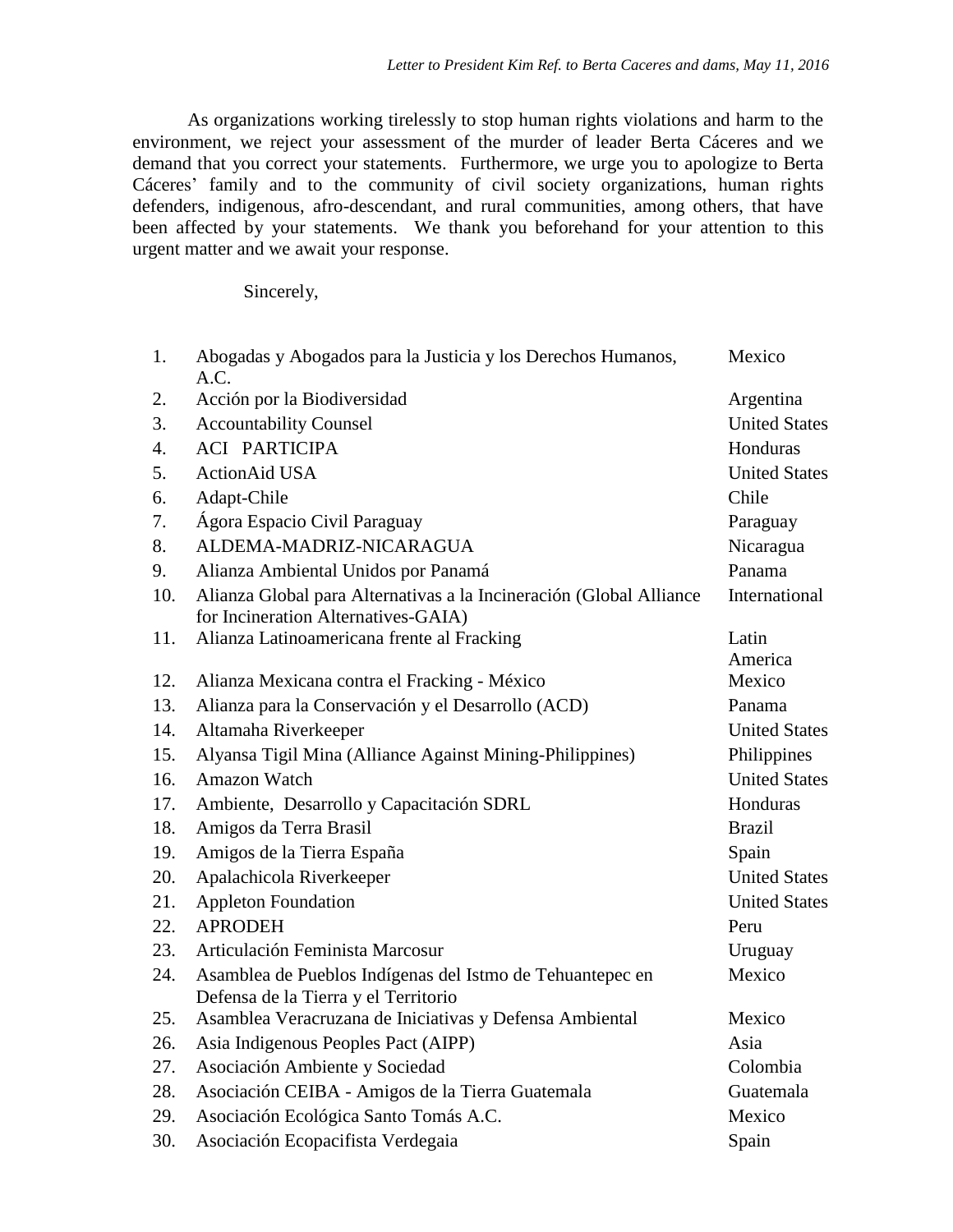| 31. | Asociación Interamericana para la Defensa del Ambiente (AIDA)                                                        | Latin<br>America          |
|-----|----------------------------------------------------------------------------------------------------------------------|---------------------------|
| 32. | Asociación Italia Nicaragua                                                                                          | Nicaragua                 |
| 33. | Asociación Otros Mundos Colombia                                                                                     | Colombia                  |
| 34. | Asociación para el Desarrollo Municipal (ADM)                                                                        | Nicaragua                 |
| 35. | Asociación Voces Nuestras, Centro de Comunicación Educativa                                                          | Costa Rica                |
| 36. | Associação de Defesa do Meio Ambiente de Araucária (AMAR)                                                            | <b>Brazil</b>             |
| 37. | Associação de Proteção ao Meio Ambiente de Cianorte (APROMAC                                                         | <b>Brazil</b>             |
| 38. | Associação Juízes para a Democracia (AJD)                                                                            | <b>Brazil</b>             |
| 39. | Associação Juízes para a Democracia (AJD)                                                                            | <b>Brazil</b>             |
| 40. | <b>Association Green Alternative</b>                                                                                 | Georgia                   |
| 41. | <b>ATTAC</b>                                                                                                         | Argentina                 |
| 42. | <b>Bank Information Center</b>                                                                                       | <b>United States</b>      |
| 43. | <b>Bantay Kita Philippines</b>                                                                                       | Philippines               |
| 44. | <b>Bargny Coast Waterkeeper</b>                                                                                      | Senegal                   |
| 45. | Biofuelwatch                                                                                                         | United                    |
|     |                                                                                                                      | States,<br>United         |
|     |                                                                                                                      | Kingdom                   |
| 46. | Bios Iguana A.C.                                                                                                     | Mexico                    |
| 47. | Bios Iguana AC                                                                                                       | Mexico                    |
| 48. | <b>Black Warrior Riverkeeper</b>                                                                                     | <b>United States</b>      |
| 49. | <b>Blue Planet Project</b>                                                                                           | International             |
| 50. | <b>Both ENDS</b>                                                                                                     | Netherlands               |
| 51. | Bread for all, Switzerland                                                                                           | Switzerland               |
| 52. | Buliisa Initiative for Rural Development Organisation (BIRUDO)                                                       | Uganda                    |
| 53. | Business & Human Rights Resource Centre (B&HRRC)/ Centro de<br>Información sobre Empresas y Derechos Humanos (CIEDH) | Mexico                    |
| 54. | Cape Fear Riverkeeper                                                                                                | <b>United States</b>      |
| 55. | Censat Agua Viva-Amigos de la Tierra Colombia                                                                        | Colombia                  |
| 56. | Centar za zivotnu sredinu/FoE Bosnia and Herzegovin                                                                  | Bosnia and<br>Herzegovina |
| 57. | Center for International Environmental Law (CIEL)                                                                    | International             |
| 58. | Center for Justice and International Law (CEJIL)                                                                     | Latin<br>America          |
| 59. | Centre for Environmental Rights                                                                                      | South Africa              |
| 60. | Centro Cultural Malayerba                                                                                            | Honduras                  |
| 61. | Centro de Acción para el Desarrollo A.C.                                                                             | Mexico                    |
| 62. | Centro de Apoyo Solidario, Documentación y Estudio, A.C.                                                             | Mexico                    |
| 63. | Centro de Derechos Humanos de la Montaña "Tlachinollan"                                                              | Mexico                    |
| 64. | Centro de Derechos Humanos de las Mujeres (CEDEHM) de<br>Chihuahua, México                                           | Mexico                    |
| 65. | Centro de Derechos Humanos Fray Bartolomé de Las Casas                                                               | Mexico                    |
| 66. | Centro de Derechos Humanos Fray Francisco de Vitoria, O.P. A.C.                                                      | Mexico                    |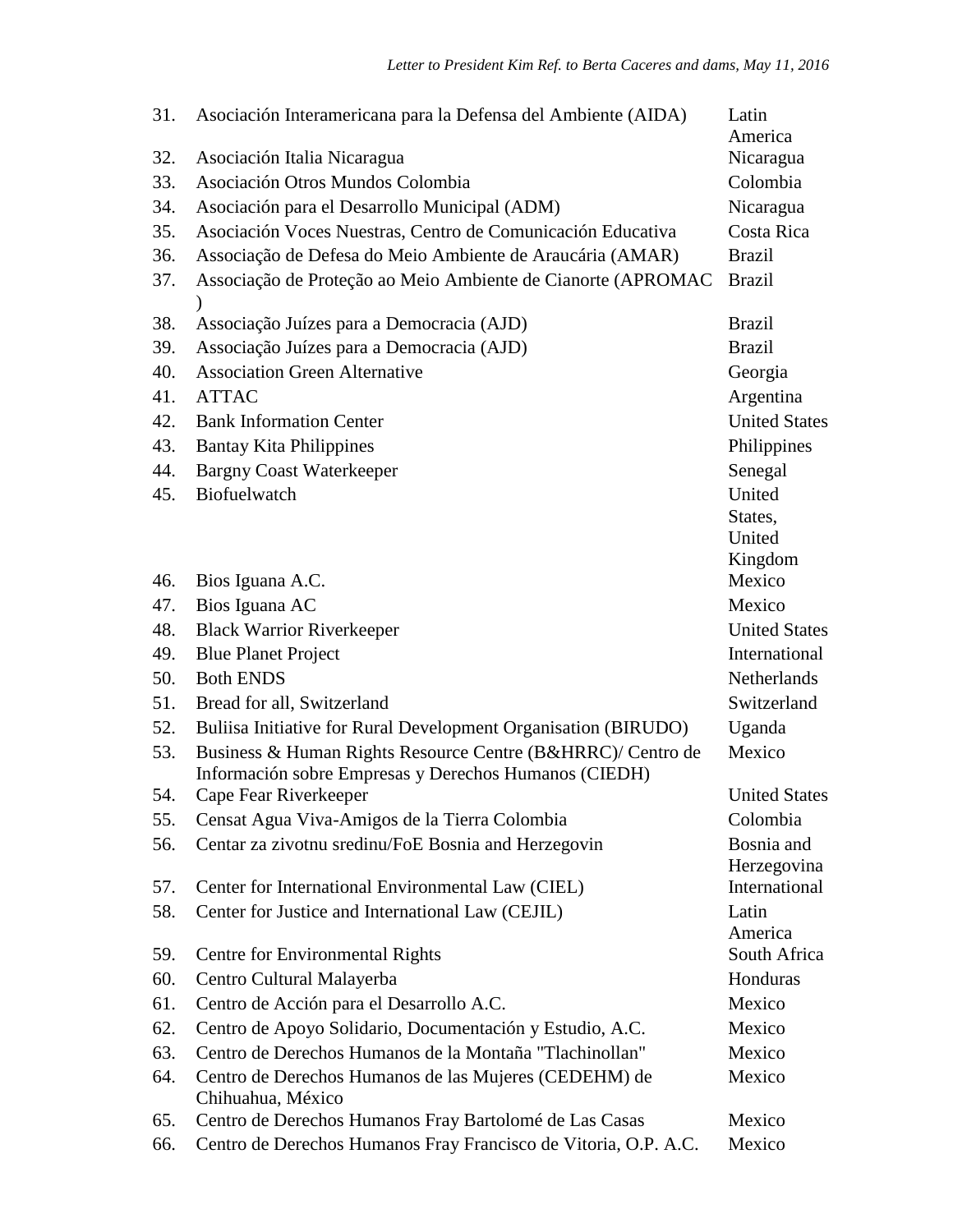| 67. | Centro de Documentación en Derechos Humanos "Segundo Montes"<br>Mozo S.J." (CSMM)                    | Ecuador               |
|-----|------------------------------------------------------------------------------------------------------|-----------------------|
| 68. | Centro de Estudios para el Desarrollo Rural (CESDER)                                                 | Mexico                |
| 69. | Centro de Estudios y Acción por la Igualdad                                                          | Argentina             |
| 70. | Centro de Informacion y Servicios de Asesoria en Salud (CISAS)                                       | Nicaragua             |
| 71. | Centro de Iniciativas en Políticas Ambientales                                                       | Nicaragua             |
| 72. | Centro de Investigación y Acompañamiento a las Mujeres y la<br>Familia (CIAMF)                       | Dominican<br>Republic |
| 73. | Centro de los Derechos del Campesino                                                                 | Nicaragua             |
| 74. | Centro de Prevención de la Violencia (CEPREV)                                                        | Nicaragua             |
| 75. | Centro di Iniziative per la Verità e la Giustizia (CIVG)                                             | Italy                 |
| 76. | Centro Memorial Dr. Martin Luther King, Jr.                                                          | Cuba                  |
| 77. | Centro Mexicano de Derecho Ambiental (CEMDA)                                                         | Mexico                |
| 78. | Centro Nicaraguense de Derechos Humanos (CENIDH)                                                     | Nicaragua             |
| 79. | Centro de Militares para la Democracia Argentina (CEMIDA)                                            | Argentina             |
| 80. | Ciudadanos en Apoyo a los Derechos Humanos, A.C.                                                     | Mexico                |
| 81. | Coalición de Tendencias Clasista (CTC-VZLA)                                                          | Venezuela             |
| 82. | Coalición Internacional para el Hábitat, Oficina para América Latina<br>(HIC-AL)                     | Latin<br>America      |
| 83. | Coalición Mexicana por el Derecho al Agua (COMDA)                                                    | Mexico                |
| 84. | Coalition of the Flemish North-South Movement                                                        | Belguim               |
| 85. | <b>COFAVIC</b>                                                                                       | Venezuela             |
| 86. | Colectivo Defensa Verde Naturaleza para Siempre, Veracruz.                                           | Mexico                |
| 87. | Colectivo Editorial Crisis A.C.                                                                      | Argentina             |
| 88. | Colectivo Educación para la Paz y los Derechos Humanos A.C.                                          | Mexico                |
| 89. | Colectivo por la Igualdad                                                                            | Argentina             |
| 90. | Colectivo Revuelta Verde                                                                             | Mexico                |
| 91. | Colectivo Utopía Puebla                                                                              | Mexico                |
| 92. | Colectivo Voces Ecológicas (COVEC)                                                                   | Panama                |
| 93. | Colettivo Italia Centro America                                                                      | Italy                 |
| 94. | <b>Collective Voices for Peace</b>                                                                   | <b>United States</b>  |
| 95. | Comisión de Derechos Humanos de Guatemala/ Guatemalan Human<br><b>Rights Commission (GHRC)</b>       | <b>United States</b>  |
| 96. | Comisión Ecuménica de Derechos Humanos (CEDHU)                                                       | Ecuador               |
| 97. | Comisión Mexicana de Defensa y Promoción de los Derechos<br>Humanos A.C. (CMDPDH)                    | Mexico                |
| 98. | Comité Ambiental en Defensa de la Vida                                                               | Colombia              |
| 99. | Comité Ambientalista Valle de Siria                                                                  | Honduras              |
|     | 100. Comité Articulador de Cooperativas de Vivienda por Ayuda Mutua<br>(CACVAM)                      | <b>Bolivia</b>        |
|     | 101. Comité Ciudadano por un Veracruz limpio A.C.                                                    | Mexico                |
|     | 102. Comité de América Latina y el Caribe para la Defensa de los<br>Derechos de las Mujeres (CLADEM) | Peru                  |
|     | 103. Comité de Solidaridad con América Latina de Asturias (COSAL)                                    | Spain                 |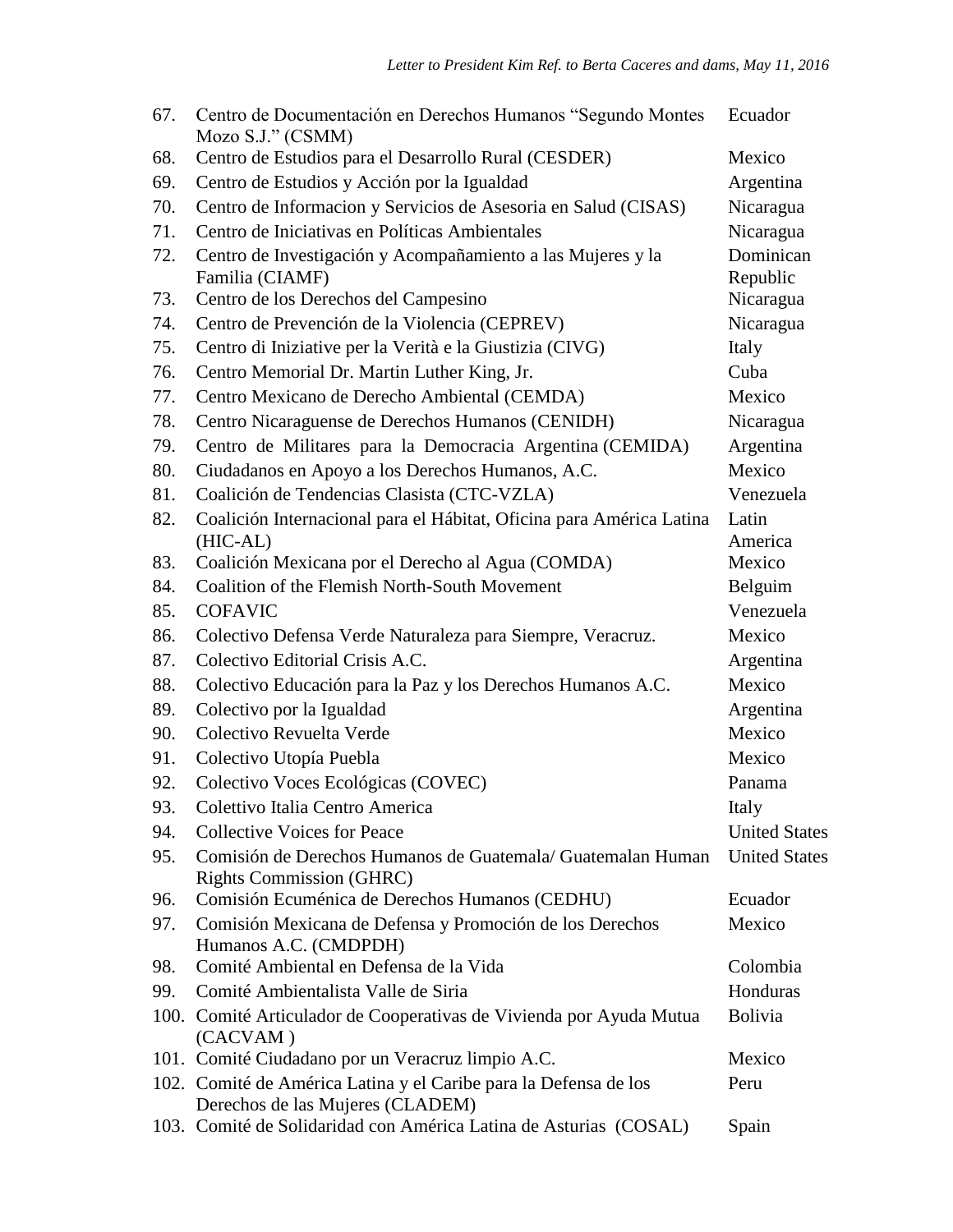| 104. Comité por la Abolición de las Deudas Ilegítimas (CADTM)                                  | Argentina            |
|------------------------------------------------------------------------------------------------|----------------------|
| 105. Comité por la Libre Expresión (C-Libre)                                                   | Honduras             |
| 106. Comité Regional de Promoción de Salud Comunitaria (CRPSC)                                 | Mesoamerica          |
| 107. Confederación General del Trabajo (CGT)                                                   | Spain                |
| 108. Consejo de Pueblos de Tezulutlán (CPT)                                                    | Guatemala            |
| 109. Consejo de Pueblos Wuxhtaj                                                                | Guatemala            |
| 110. Consejo Tiyat Tlali en Defensa del Territorio Sierra Norte de Puebla                      | Mexico               |
| 111. Cooperación Comunitaria                                                                   | Mexico               |
| 112. Cooperativa de Vivienda Fuerza, Unión, Destreza y Ayuda Mutua<br>(COOVIFUDAM R.L.)        | Costa Rica           |
| 113. Coordinadora Centroamericana Autogestionaria de la Vivienda                               | Central              |
| Solidaria (COCEAVIS)                                                                           | America              |
| 114. Coordinadora Civil                                                                        | Nicaragua            |
| 115. Coordinadora de Afectados por Grandes Embalses y Trasvases<br>(COAGRET)                   | Spain                |
| 116. Consejo Cívico de Organizaciones Populares e Indígenas de<br>Honduras (COPINH)            | Honduras             |
| 117. Corporación Humanas Centro Regional de Derechos Humanos y<br>Justicia de Género           | Chile                |
| 118. Corporación Privada para el Desarrollo de Aysén                                           | Chile                |
| 119. Corporación Sisma Mujer                                                                   | Colombia             |
| 120. Cotidiano Mujer                                                                           | Uruguay              |
| 121. Council of Canadians                                                                      | Canada               |
| 122. Crude Accountability                                                                      | <b>United States</b> |
| 123. Crystal Coast Waterkeeper                                                                 | <b>United States</b> |
| 124. Defensa de Niñas y Niños                                                                  | International        |
| 125. Derecho, Ambiente y Recursos Naturales (DAR)                                              | Peru                 |
| 126. Dialogo 2000 Jubileo Sur Argentina                                                        | Argentina            |
| 127. Diverse Voices and Action (DIVA) for Equality                                             | Fiji                 |
| 128. Due Process of Law Foundation (DPFL)                                                      | Latin                |
|                                                                                                | America              |
| 129. ECODESS                                                                                   | Peru                 |
| 130. Ecologistas en Acción                                                                     | Spain                |
| 131. Emerald Coastkeeper, Inc.                                                                 | <b>United States</b> |
| 132. Environmental Investigation Agency                                                        | <b>United States</b> |
| 133. Equipo de Educación Popular Pañuelos en Rebeldía                                          | Argentina            |
| 134. Equipo de Reflexión, Investigación y Comunicación de la Compañía<br>de Jesús              | Honduras             |
| 135. Espacio Público                                                                           | Venezuela            |
| 136. FASE/ES                                                                                   | <b>Brazil</b>        |
| 137. Federación de Tierra, Vivienda y Hábitat (FTV)                                            | Argentina            |
| 138. Federación Ecologista Costa Rica (FECON)                                                  | Costa Rica           |
| 139. FIAN                                                                                      | Mexico               |
| 140. FIDH, dentro del Observatorio para la Protección de los Defensores<br>de Derechos Humanos | France               |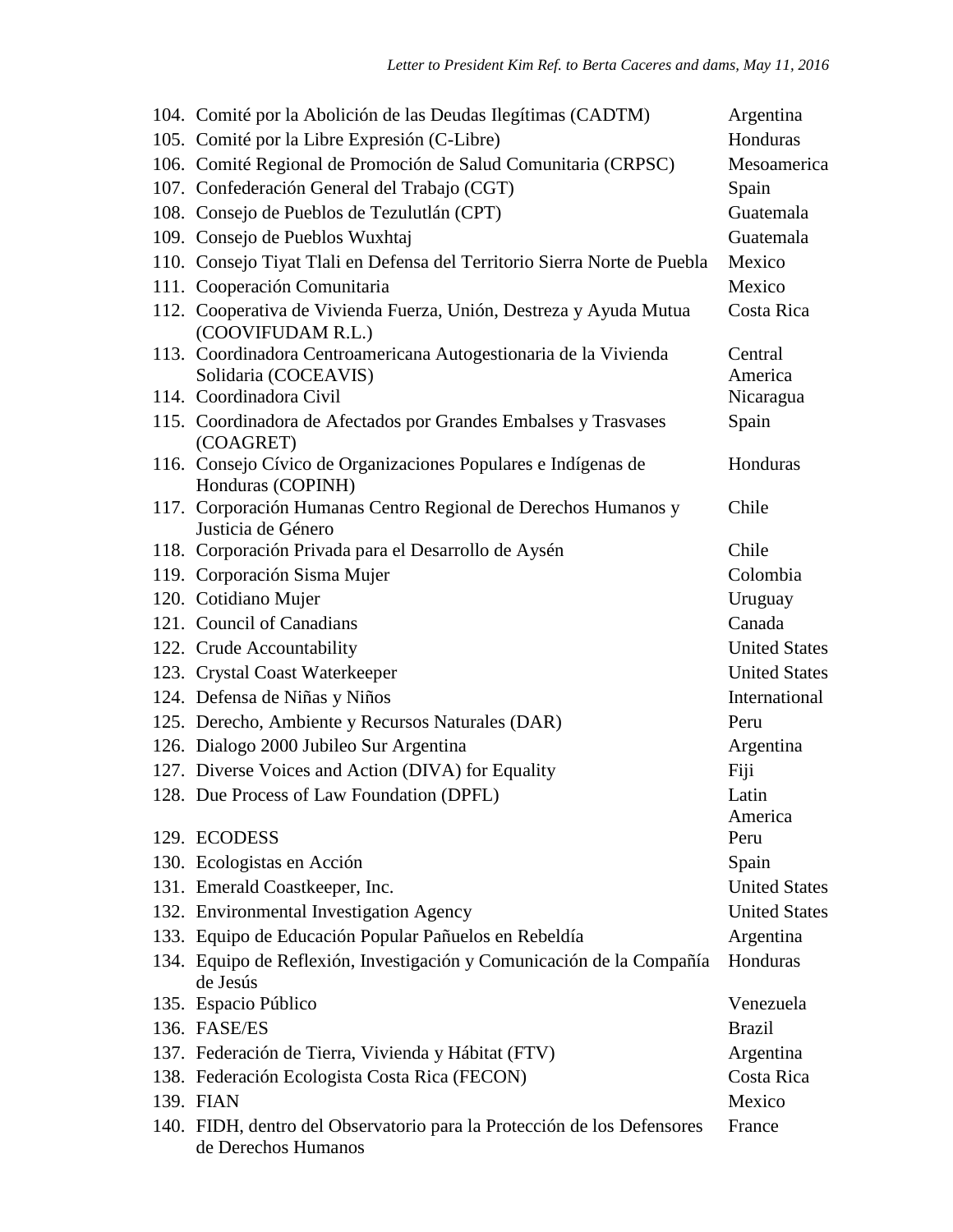| 141. Food and Water Watch                                                                                          | <b>United States</b> |
|--------------------------------------------------------------------------------------------------------------------|----------------------|
| 142. Fondo de Acción Urgente para América Latina y el Caribe                                                       | Colombia             |
| 143. Foro Ciudadano de Participación por la Justicia y los Derechos<br>Humanos (FOCO)                              | Argentina            |
| 144. Foro Honduras Suiza                                                                                           | Honduras             |
| 145. Fórum Brasileiro de ONGs e Movimentos Sociais para o Meio<br>Ambiente e o Desenvolvimento Sustentável (FBOMS) | <b>Brazil</b>        |
| 146. Foundation for GAIA                                                                                           | United<br>Kingdom    |
| 147. Franciscans International                                                                                     | International        |
| 148. Frente de Comunidades en Contra de la Incineración Saludos                                                    | Mexico               |
| 149. Frente Nacional por la Vida y la Soberanía                                                                    | Peru                 |
| 150. Friends of the Earth Canada                                                                                   | Canada               |
| 151. Friends of the Earth International (FoEI)                                                                     | International        |
| 152. Friends of the Earth US                                                                                       | <b>United States</b> |
| 153. Friends of the Siberian Forests                                                                               | Russia               |
| 154. Front Line Defenders                                                                                          | International        |
| 155. Fronteras Comunes                                                                                             | Mexico               |
| 156. Fundación Ambiente y Recursos Naturales (FARN)                                                                | Argentina            |
| 157. Fundación de Estudios para la Aplicación del Derecho                                                          | El Salvador          |
| 158. Fundación Decide                                                                                              | Chile                |
| 159. Fundación Heinrich Böll - Oficina Regional para México<br>Centroamérica y el Caribe                           | Mexico               |
| 160. Fundación M'Biguá, Ciudadanía y Justicia Ambiental                                                            | Argentina            |
| 161. Fundación Nicaragua (FUNDENIC - SOS)                                                                          | Nicaragua            |
| 162. Fundación Popol Na                                                                                            | Nicaragua            |
| 163. FUNDAR, Centro de Análisis e Investigación                                                                    | Mexico               |
| 164. FUNDEPS                                                                                                       | Argentina            |
| 165. Futaleufu Riverkeeper                                                                                         | Chile                |
| 166. Gender Action                                                                                                 | <b>United States</b> |
| 167. GRAIN                                                                                                         | Spain                |
| 168. Grand Riverkeeper Labrador, Inc.                                                                              | Canada               |
| 169. Grassroots International                                                                                      | <b>United States</b> |
| 170. Greenpeace                                                                                                    | International        |
| 171. Grupo de Financiamiento Climático para América Latina y el Caribe<br>(GFLAC) - regional                       | Latin<br>America     |
| 172. Grupo de Mujeres de San Cristobal Las Casas A.C.                                                              | Mexico               |
| 173. Grupo Ecológico Manglar, A.C.                                                                                 | Mexico               |
| 174. Grupo Guayubira                                                                                               | Uruguay              |
| 175. Grupo Venancia                                                                                                | Nicaragua            |
| 176. Guayllabamba Waterkeeper                                                                                      | Ecuador              |
| 177. Haus of Khameleon                                                                                             | Fiji                 |
| 178. Himalayan Glacier Waterkeeper                                                                                 | India                |
| 179. Honduran Conservation Coalition/ Coalición para la Conservación                                               | Honduras             |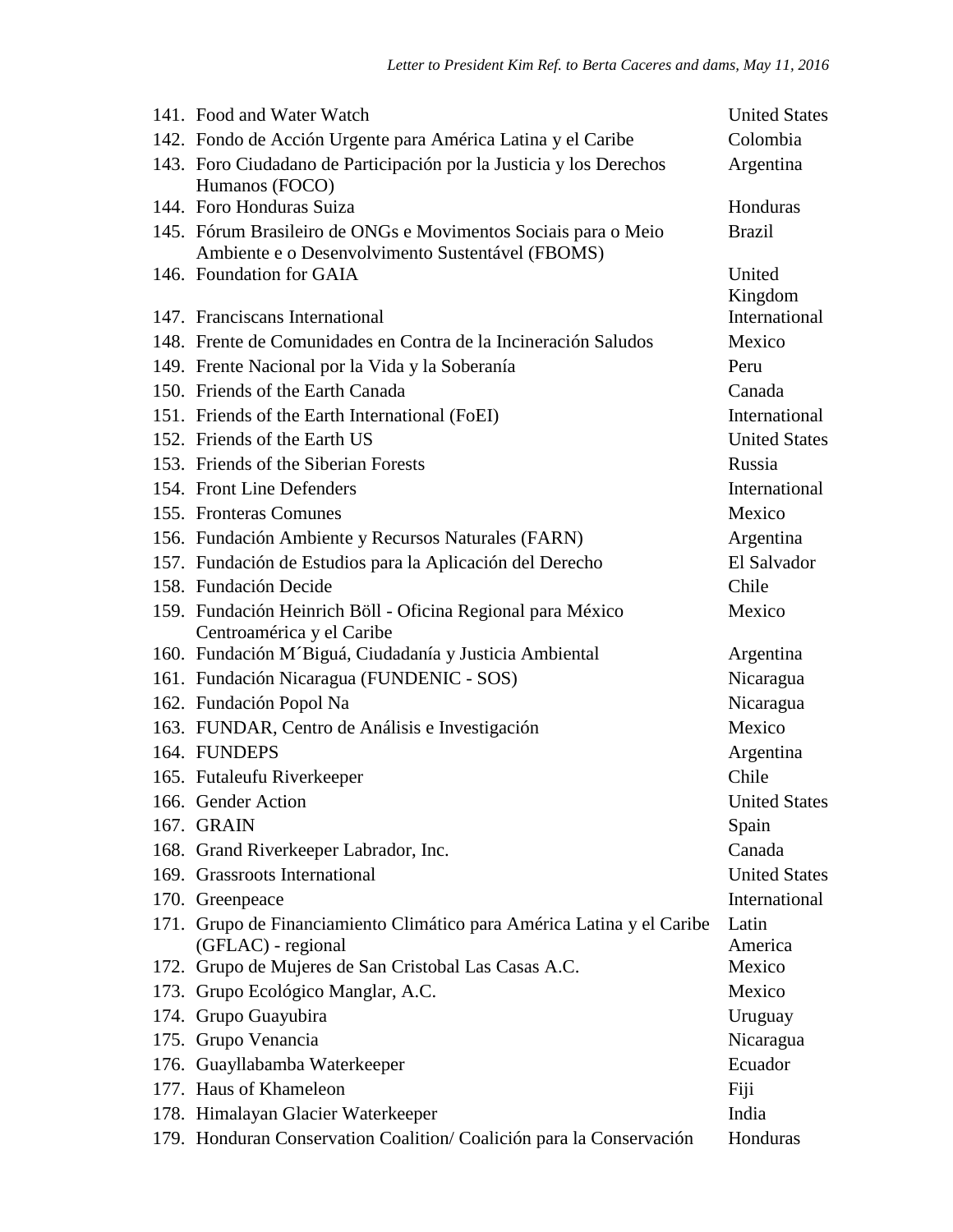Hondureña

| 180. Hudson Riverkeeper                                                                                                | <b>United States</b> |
|------------------------------------------------------------------------------------------------------------------------|----------------------|
| 181. Human Rights Committee for Colombia in                                                                            | Germany              |
| 182. Hurricane Creekkeeper                                                                                             | <b>United States</b> |
| 183. Incidencia de la Asociación "Agentes de Cambio" - Marimba                                                         | Nicaragua            |
| 184. Inclusive Development International                                                                               | <b>United States</b> |
| 185. Ingo Conference of the Council of Europe HR Committee Working<br>Group "Human Rights, Codevelopment & Migrations" | International        |
| 186. Iniciativa para las Inversiones Sustentables China-América Latina                                                 | <b>United States</b> |
| 187. Institute for Agriculture and Trade Policy (IATP)                                                                 | <b>United States</b> |
| 188. Institute for Policy Studies, Global Economy Project & Climate<br><b>Policy Program</b>                           | <b>United States</b> |
| 189. Instituto de Estudios Comparados en Ciencias Penales                                                              | Guatemala            |
| 190. Instituto Internacional de Derecho y Sociedad -IIDS                                                               | Peru                 |
| 191. Instituto Latinoamericano para una sociedad y un derecho<br>alternativos, ILSA con sede en Bogotá                 | Colombia             |
| 192. Instituto Mexicano Para el Desarrollo Comunitario, A.C. (IMDEC)                                                   | Mexico               |
| 193. Instituto Políticas Alternativas para o Cone Sul (PACS)                                                           | <b>Brazil</b>        |
| 194. International Rivers                                                                                              | International        |
| 195. ISMUGUA                                                                                                           | Guatemala            |
| 196. Jamaa Resource Initiatives                                                                                        | Kenya                |
| 197. Jamaica Environment Trust                                                                                         | Jamaica              |
| 198. JASS (Just Associates)                                                                                            | Mexico               |
| 199. JASS Asociadas por lo Justo                                                                                       | Mesoamerica          |
| 200. Jubileo Sur                                                                                                       | Peru                 |
| 201. Jubileu Sul Brasil                                                                                                | <b>Brazil</b>        |
| 202. Justiça Global                                                                                                    | <b>Brazil</b>        |
| 203. Klimablog                                                                                                         | <b>Bolivia</b>       |
| 204. Laboratorio de Investigación en Desarrollo Comunitario y<br>Sustentabilidad (LIDECS)                              | Mexico               |
| 205. Labour, Health and Human Rights Development Centre                                                                | Nigeria              |
| 206. L'Asociaciòn Nacional Italia Nicaragua                                                                            | Nicaragua            |
| 207. Latin American-Canadian Solidarity Association (LACASA)                                                           | Canada               |
| 208. Lower Mississippi Riverkeeper                                                                                     | <b>United States</b> |
| 209. Magdalena Baykeeper                                                                                               | Mexico               |
| 210. Makxtum Kgalhaw Chuchutsipi                                                                                       | Mexico               |
| 211. Mangrove Action Project                                                                                           | <b>United States</b> |
| 212. Maryknoll Office for Global Concerns                                                                              | International        |
| 213. Maule Itata Coastkeeper, Waterkeeper Chile                                                                        | Chile                |
| 214. Membership groups of Publish What You Pay Spain                                                                   | Spain                |
| 215. Middle Susquehanna Riverkeeper Association, Inc.                                                                  | <b>United States</b> |
| 216. Milwaukee Riverkeeper                                                                                             | <b>United States</b> |
| 217. MOFISP                                                                                                            | <b>Bolivia</b>       |
| 218. Movimento dos Atingidos por Barragens (MAB)                                                                       | <b>Brazil</b>        |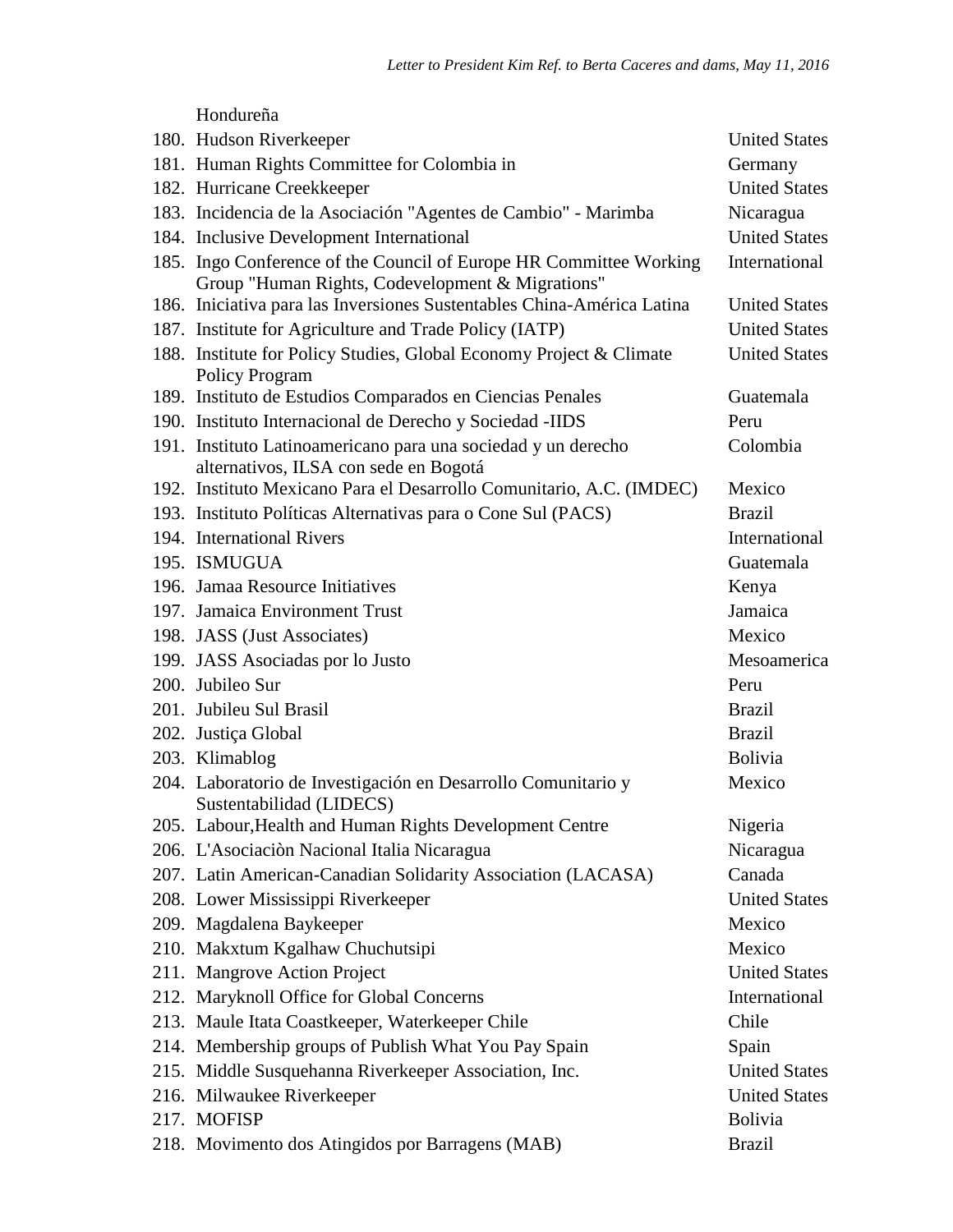| 219. Movimento dos Trabalhadores Sem Teto Brasil                                          | <b>Brazil</b>        |
|-------------------------------------------------------------------------------------------|----------------------|
| 220. Movimiento Agrario Indígena Zapatista                                                | Mexico               |
| 221. Movimiento Autónomo de Mujeres                                                       | Nicaragua            |
| 222. Movimiento Colombiano Rios Vivos                                                     | Colombia             |
| 223. Movimiento de Mujeres de Chinandega                                                  | Nicaragua            |
| 224. Movimiento Mesoamericano contra el Modelo extractivo Minero<br>(M4)                  | Mesoamerica          |
| 225. Movimiento Mexicano de Afectados por las Presas y en Defensa de<br>los Ríos (MAPDER) | Mexico               |
| 226. Movimiento Mundial por los Bosques (WRM)                                             | International        |
| 227. Movimiento para la Salud de los Pueblos (MSP-LA)                                     | Latin                |
|                                                                                           | America              |
| 228. Mujer y Medio Ambiente, A.C.                                                         | Mexico               |
| 229. Narasha Community Development Group                                                  | Kenya                |
| 230. Nicoya Peninsula Waterkeeper                                                         | Costa Rica           |
| 231. Observatorio de Expansión Minero-energética y Re-existencias                         | Colombia             |
| 232. Organización Mundial Contra la Tortura (OMCT), dentro del                            | France               |
| Observatorio para la Protección de los Defensores de Derechos                             |                      |
| Humanos<br>233. Organización Tutunaku Nahua en Defensa del Territorio                     | Mexico               |
| 234. Otros Mundos A.C.- Amigos de la Tierra México                                        | Mexico               |
| 235. Pacto de Grupos Ecogistas                                                            | Mexico               |
| 236. PAPDA                                                                                | Haiti                |
| 237. Para Leer en Libertad A.C.                                                           | Mexico               |
| 238. Partida de la Refundación Comunista-Izquierda Europea                                | Italy                |
| 239. Paz y Esperanza                                                                      | Peru                 |
| 240. People for Peace                                                                     | International        |
| 241. Philippine Movement for Climate Justice (PMCJ)                                       | Philippines          |
| 242. Plataforma Interamericana de Derechos Humanos, Democracia y                          | Ecuador              |
| Desarrollo (PIDHDD Regional)                                                              |                      |
| 243. Plataforma Internacional contra la Impunidad (Pi)                                    | Guatemala            |
| 244. Plataforma pola defensa de Corcoesto e Bergantiños                                   | Spain                |
| 245. Polo Ciudadano                                                                       | Panama               |
| 246. Potomac Riverkeeper Network                                                          | <b>United States</b> |
| 247. Procesos Integrales para la Autogestión de los Pueblos                               | Mexico               |
| 248. Programa Chile Sustentable                                                           | Chile                |
| 249. Programa Feminist Centroamericano La Corriente                                       | Nicaragua            |
| 250. Programa Restauración de Tortugas Marinas (PRETOMA)                                  | Costa Rica           |
| 251. Promotora de Servicios para el Desarrollo S.C                                        | Mexico               |
| 252. Public Services International                                                        | France               |
| 253. Puget Soundkeeper                                                                    | <b>United States</b> |
| 254. Purple Action for Indigenous Women's Rights (LILAK)                                  | Philippines          |
| 255. RealChile                                                                            | Chile                |
| 256. RealPeru                                                                             | Peru                 |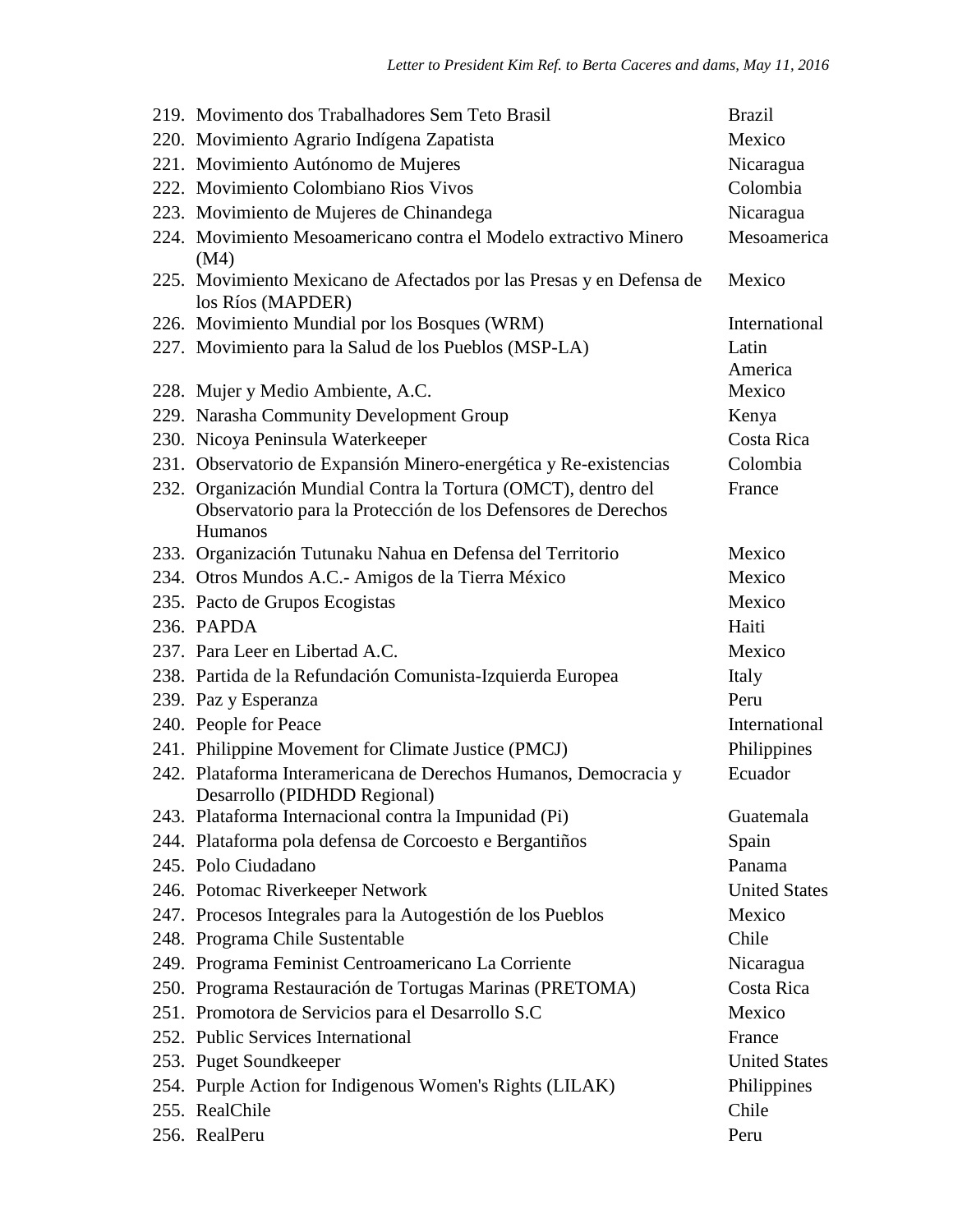| 257. Red de Acción por el Agua - México/ Freshwater Action Network<br>Mexico                          | Mexico               |
|-------------------------------------------------------------------------------------------------------|----------------------|
| 258. Red de Ambientalistas Comunitarios de El salvador RACDES                                         | El Salvador          |
| 259. Red de Mujeres de Matagalpa                                                                      | Nicaragua            |
| 260. Red de Mujeres del Norte "Ana Lucila"                                                            | Nicaragua            |
| 261. Red de Organizaciones de Managua                                                                 | Nicaragua            |
| 262. Red Latinoamericana Contra Los Monocultivos de Árboles                                           | Latin                |
| (RECOMA)<br>263. Red Latinoamericana sobre las Industrias Extractivas (RLIE) -                        | America<br>Latin     |
| regional                                                                                              | America              |
| 264. Red Mexicana de Afectados por la Minería (REMA)                                                  | Mexico               |
| 265. Red Nacional para la Defensa del Agua                                                            | Panama               |
| 266. Regional Latinoamericana de la Unión Internacional de Trabajadores                               | Latin                |
| de la Alimentación, Agrícolas, Hoteles, Restaurantes, Tabaco y<br>Afines (Rel-UITA)                   | America              |
| 267. Rights Action                                                                                    | United               |
|                                                                                                       | States,              |
|                                                                                                       | Canada               |
| 268. Río Mapacho Waterkeeper                                                                          | Peru                 |
| 269. Río Marañón Waterkeeper                                                                          | Peru                 |
| 270. Salva la Selva                                                                                   | Spain                |
| 271. Santa Clara University - International Human Rights Clinic                                       | <b>United States</b> |
| 272. Savannah Riverkeeper                                                                             | <b>United States</b> |
| 273. Sector Sindical                                                                                  | Paraguay             |
| 274. Seguridad en Democracia (SEDEM)                                                                  | Guatemala            |
| 275. Servicio Habitacional y de Acción Social                                                         | Argentina            |
| 276. Servicios Integrales para la Mujer (SI Mujer)                                                    | Nicaragua            |
| 277. Servicios para una Educación Alternativa, A.C. EDUCA                                             | Mexico               |
| 278. Servicios y Asesoría para la Paz A.C. (SERAPAZ)                                                  | Mexico               |
| 279. Severn Riverkeeper                                                                               | <b>United States</b> |
| 280. Shenandoah Riverkeeper                                                                           | <b>United States</b> |
| 281. Sicsal México                                                                                    | Mexico               |
| 282. Sierra Club Canada Foundation                                                                    | Canada               |
| 283. Social Justice Connection                                                                        | Canada               |
| 284. Sol de Paz Pachakuti                                                                             | Spain                |
| 285. SOMO                                                                                             | <b>Netherlands</b>   |
| 286. SUR Corporación de Estudios Sociales y Educación                                                 | Chile                |
| 287. Swarna Hansa Foundation                                                                          | Sri Lanka            |
| 288. The Assembly of Indigenous Peoples of the Isthmus in Defense of<br>Land and Territory (APIIDTyT) | Mexico               |
| 289. The Democracy Center                                                                             | <b>Bolivia</b>       |
| 290. The Editorial Board of Alternautas                                                               | United               |
|                                                                                                       | Kingdom              |
| 291. The International Network on Displacement and Resettlement                                       | <b>United States</b> |
| 292. The Oakland Institute                                                                            | <b>United States</b> |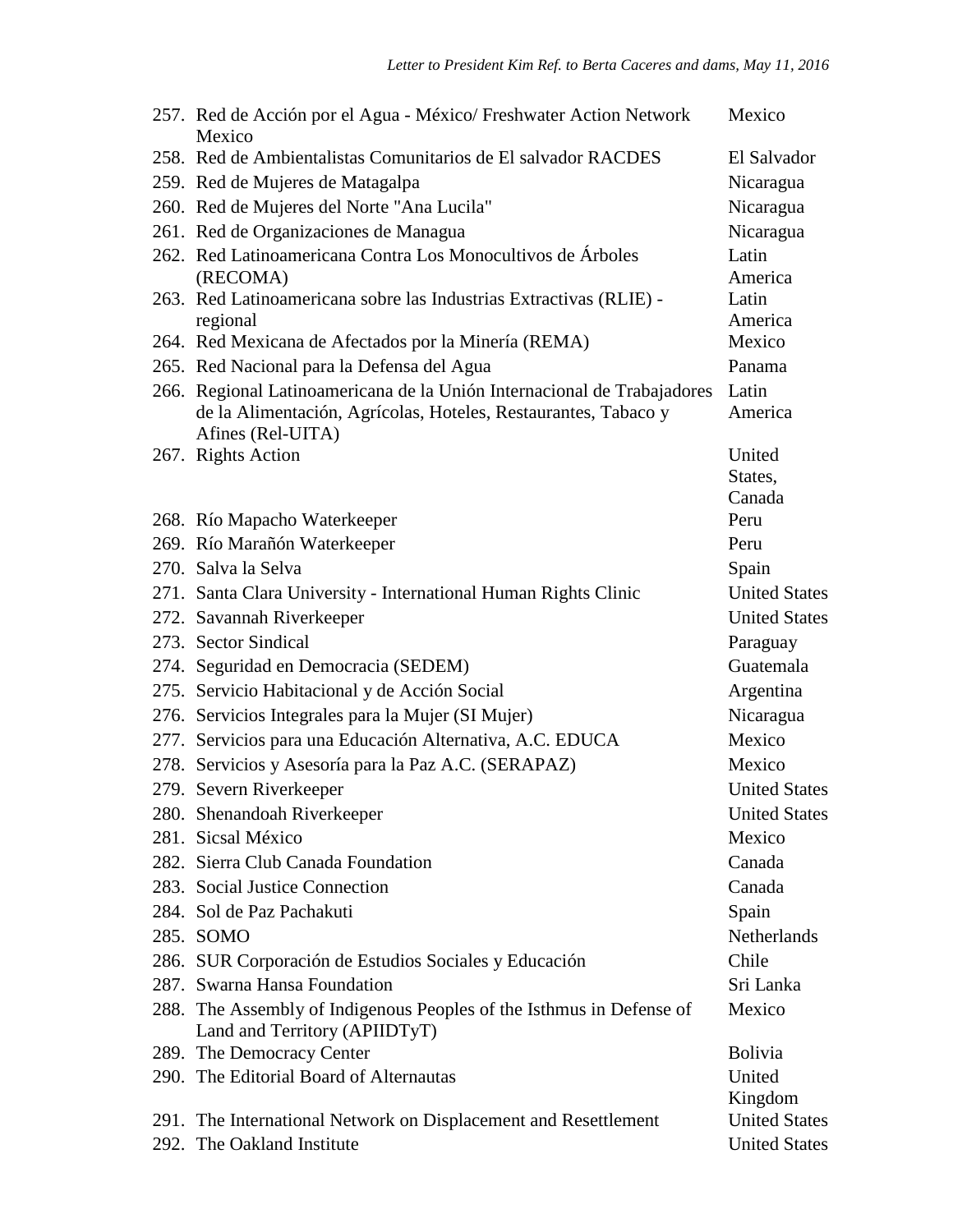| 293. The Woodland League                                                                 | Ireland              |
|------------------------------------------------------------------------------------------|----------------------|
| 294. TOXISPHERA Associação de Saúde Ambiental                                            | <b>Brazil</b>        |
| 295. Tri-People Concern for Peace, Progress and Development of<br>Mindanao(TRICOM), Inc. | Philippines          |
| 296. Unidad de Protección a Defensoras y Defensores de Derechos<br>Humanos               | Guatemala            |
| 297. Unidad Indigena Totonaca Nahuatl                                                    | Mexico               |
| 298. Unión de Afectados por Texaco (UDAPT)                                               | Ecuador              |
| 299. Unión Popular Valle Gómez A. C.                                                     | Mexico               |
| 300. Universidad de la Tierra en Puebla                                                  | Mexico               |
| 301. Universidad de la Tierra en Tehuiloyocan                                            | Mexico               |
| 302. Upper Potomac Riverkeeper                                                           | <b>United States</b> |
| 303. Urgewald                                                                            | Germany              |
| 304. Venezuela Diversa A.C.                                                              | Venezuela            |
| 305. Visayas State University                                                            | Philippines          |
| 306. Wabash Riverkeeper                                                                  | <b>United States</b> |
| 307. Washington Office on Latin America (WOLA)                                           | <b>United States</b> |
| 308. Waterkeeper Alliance, Inc.                                                          | International        |
| 309. Waterkeeper Río Grijalva                                                            | Mexico               |
| 310. Waterkeepers Chesapeake                                                             | <b>United States</b> |
| 311. WECF International                                                                  | Europe               |
| 312. White Oak-New Riverkeeper                                                           | <b>United States</b> |
| 313. WITNESS                                                                             | <b>United States</b> |
| 314. Women's Environment and Development Organization (WEDO)                             | <b>United States</b> |
| 315. XminY hét actiefonds                                                                | Netherlands          |
| 316. Yadkin Riverkeeper                                                                  | <b>United States</b> |
|                                                                                          |                      |

Individuals:

| 1.  | <b>Barry Gills</b>                  | Finland              |
|-----|-------------------------------------|----------------------|
| 2.  | Aída Quiñones Torres                | Colombia             |
| 3.  | Alejandro Dausá                     | Bolivia              |
| 4.  | Alessandro Bellucci e Paola Vittori | Italy                |
| 5.  | Andrea Margarita Del Carmen         | Nicaragua            |
| 6.  | Pedro Arrojo Agudo                  | Spain                |
| 7.  | Bertha Elena Munguía Gil            | Mexico               |
| 8.  | <b>Brenda Consuelo</b>              | Nicaragua            |
| 9.  | Pedro Luis Cazes Camarero           | Argentina            |
| 10. | Diana McCaulay                      | Jamaica              |
| 11. | Fred Kelly                          | <b>United States</b> |
| 12. | Lucía Gorricho                      | Argentina            |
| 13. | Julio Fierro Morales                | Colombia             |
| 14. | Hanne Cottyn - Gent                 | Belgium              |
| 15. | Hildelisa Preciado                  | Mexico               |
|     |                                     |                      |